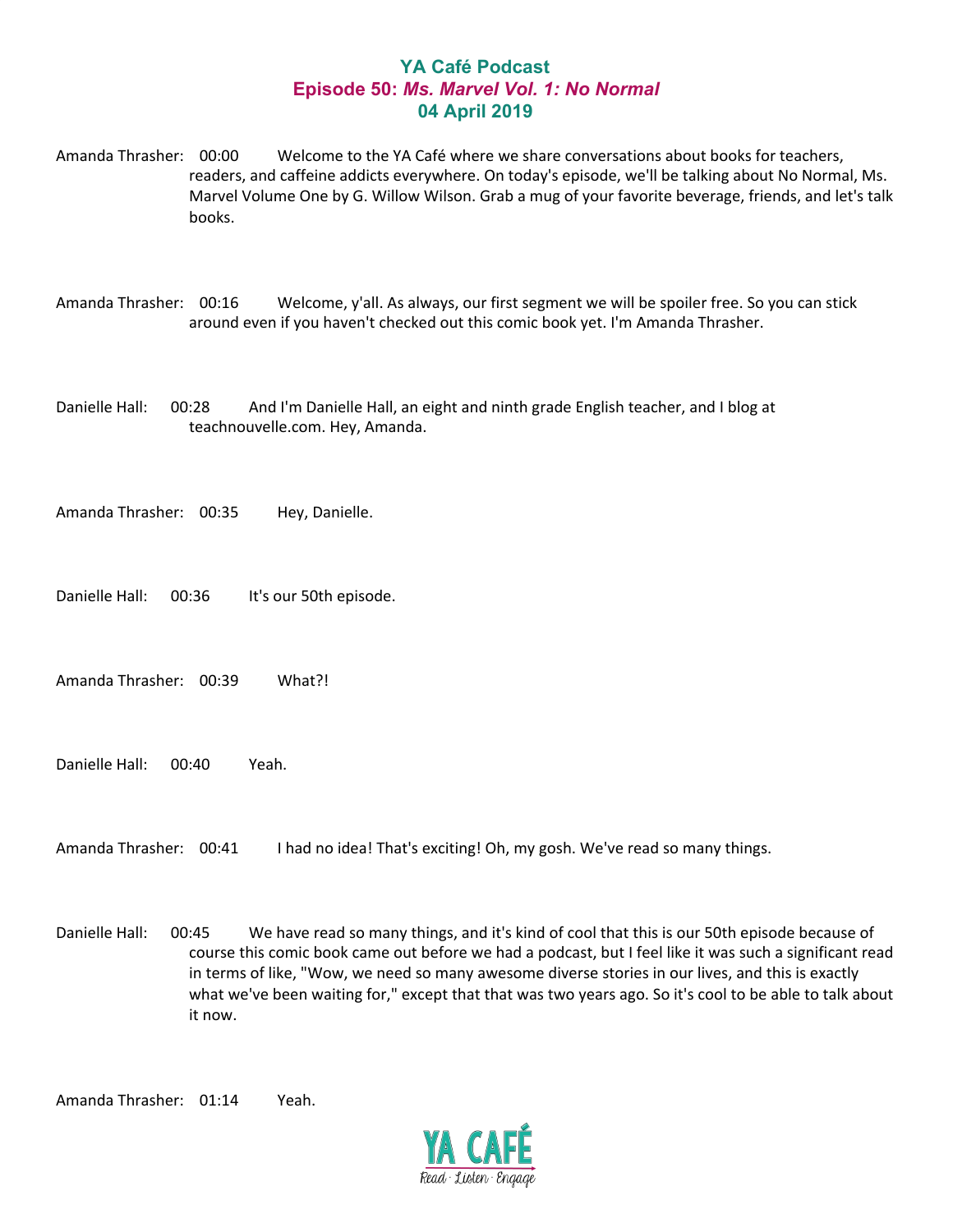Danielle Hall: 01:15 So we're talking about it now or a few reasons, but we do have superheroes on the brain. So there's of course the Captain Marvel movie out, which is a different superhero, but related, involved.

Amanda Thrasher: 01:30 Yes. We can go into that more.

Danielle Hall: 01:33 We will go into that more. The Avengers End Game movie is coming out soon, and that's also part of this universe. And I recently wrote a blog post advocating for incorporating superhero stories into the American Literature Curriculum.

Amanda Thrasher: 01:51 That is the hype release of the summer.

Danielle Hall: 01:52 \*laughter\*

Amanda Thrasher: 01:52 It's not Avenger's Endgame. It's the TeachNouvelle Blog. Teaching superheroes.

Danielle Hall: 01:58 No, I think it's a really cool opportunity to teach about the American dream and American identity through superheroes. So Ms. Marvel just fits.

Amanda Thrasher: 02:08 Definitely. Kamala Khan is your average Pakistani American teenager living in Jersey City. She feels her parent's expectations of her are too strict when she's shown them time and time again that she's a good trustworthy daughter. When she decided to ignore their wishes and sneak out to a party, she and the other party goers are enveloped in a strange green mist. Kamala finds herself with new, unruly transmorphic powers. Can she use her powers to emulate her favorite superheroes fighting for justice and good to prevail? Will her parents find out and ground her forever?

Danielle Hall: 02:37 Dun dun dun. \*laughter\* Okay, so yeah. I know it's a little bit silly. I wrote it to be silly, but I wanted to underscore the fact that like Peter Parker, she has this additional complication to being a superhero, which is that she lives in her parent's house and has to play by the rules.

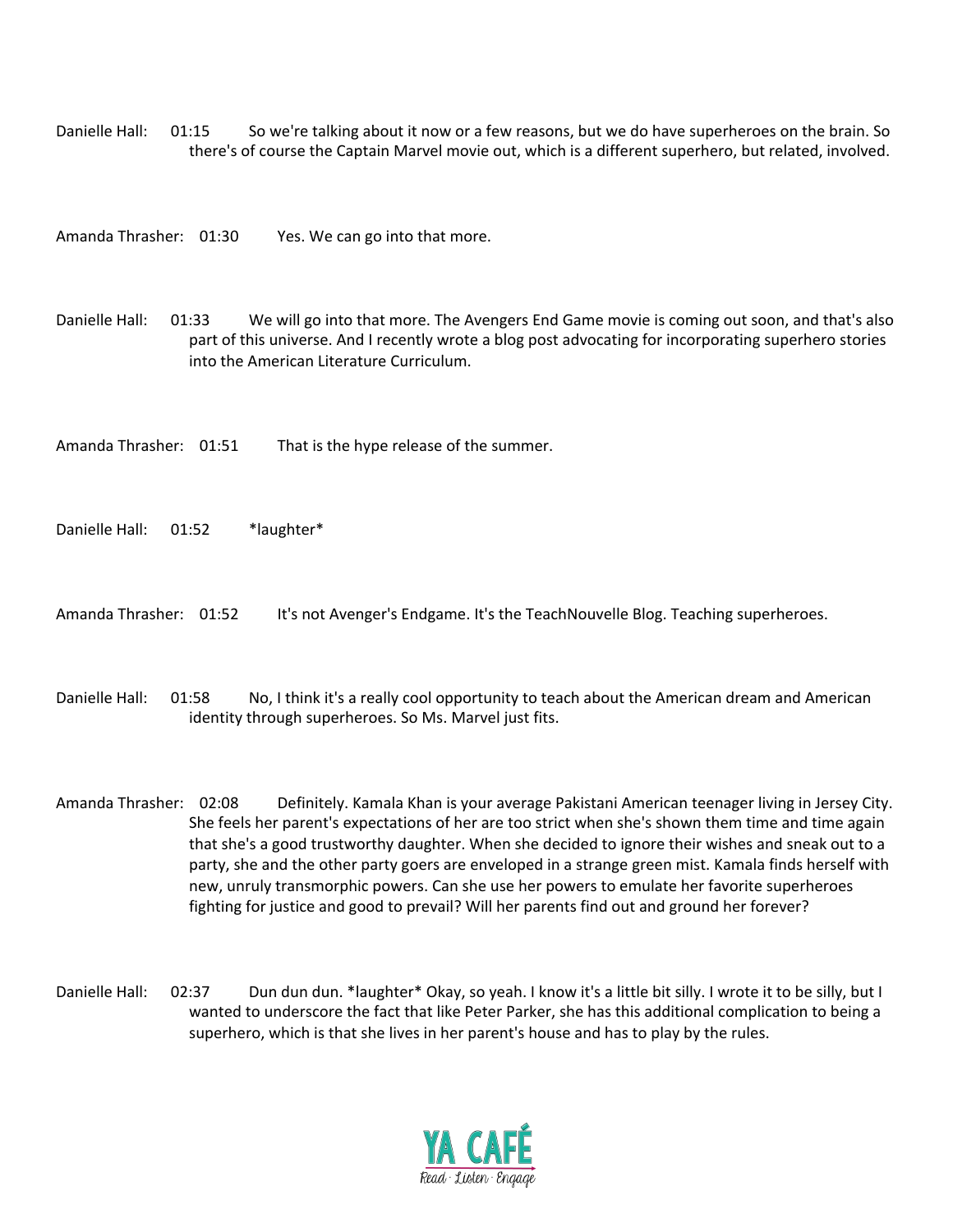Amanda Thrasher: 02:57 Well, I think it's great because it's a really good, lighthearted comic book. There's some very serious comic books with very serious, weighty, justice blah blah blahs, and that is not Kamala Khan. Kamala Khan is just here to nerd out over her favorite superheroes and ...

Danielle Hall: 03:13 She writes fanfic.

Amanda Thrasher: 03:14 She writes fanfic. She tries to do the right thing. She's wonderful. She is such a breath of fresh air, especially I think if you are in the comic space where we're in now where the Marvel movies, some of them are super serious, like Avengers Infinity War was really dark. All the DC movies tend to be very dark. Then you've got Kamala who is kicking around just being just this bright, shining force for good. I think that she's really good. I think that anybody who likes Spiderman Homecoming would love No Normal.

- Danielle Hall: 03:48 Yes. Absolutely. So G. Willow Wilson calls Kamala Khan a paladin type. So the quest for good is black and white. That's the nobility drive there, except that of course good and evil exist on a gray spectrum in the world and the world is complex and it's interesting to have a teenager taking on that fight, because teenagers are already learning to live in a gray world and developing their sense of right and wrong and justice. So it's like ... it's such a cool thing to have a teenage superhero. I think that that is just so perfect. And you are right that the tenor of Kamala Khan really reminded me of Spiderman Homecoming, and that is where I want to live with my superheroes, right in that little squishy place.
- Amanda Thrasher: 04:40 Yeah, I mean, they can have their Dark Knight brooding around, \*laughter\* and Kamala can just be shiny.
- Danielle Hall: 04:47 Yes. So we start with her normal life, right? This is No Normal. So eventually her normal goes away, but at the beginning we have her normal life. She has a great family. Her family is Pakistani American and Muslim. She has a brother, Amir, who is very devout and her father says that Amir is very devout in order to avoid getting a job. \*laughter\* And I thought that was very funny. You know, Muslims aren't monolithic like, (they) have varying levels of religiosity.
- Amanda Thrasher: 05:23 And we see that not only from Kamala's brother but also her friends. Like her best friend is also Muslim and she wears the hijab and Kamala doesn't, but she still keeps Halal, but she doesn't want to because she stands there and smells the bacon desperately. \*laughter\* But all that is at the beginning of the story where Kamala is still trying to figure out how her identity fits into her life, like how she can be the normal American teenager that she feels like she is while also having, she says,

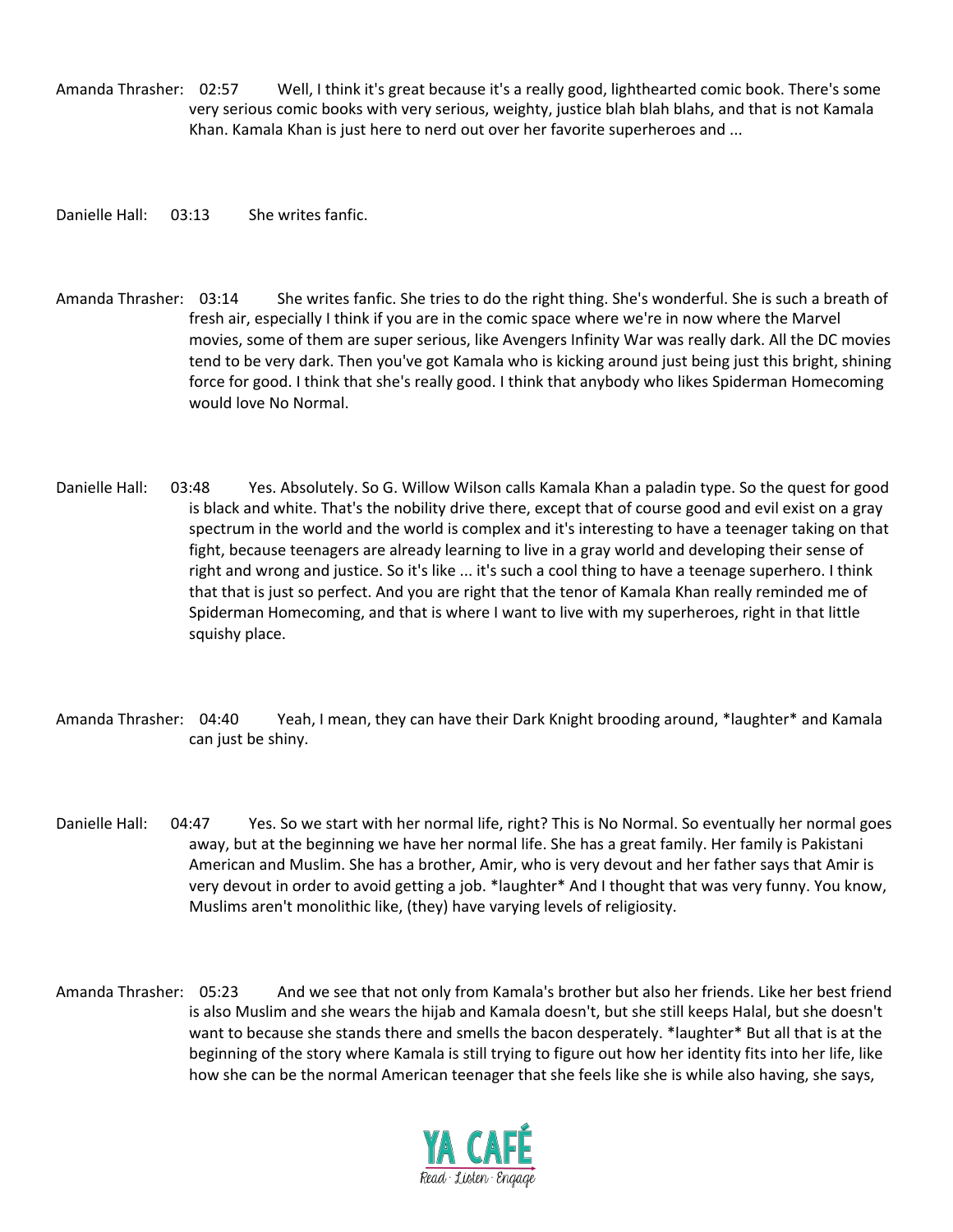like weird holidays and this weird religious family and trying to be just a normal girl from Jersey City while dealing with trying to pinpoint her identity and who she is.

Amanda Thrasher: 06:04 So her powers figure into that perfectly because it's the shape shifting abilities that she has.

Danielle Hall: 06:11 OOooooooh! Her powers are a metaphor.

Amanda Thrasher: 06:14 All superpowers are a metaphor, Dani. Get on board.

Danielle Hall: 06:18 And she is teased by the popular girl for smelling like curry and like she just wants to wear a bikini. So she is in an identity crisis at the beginning, trying to find herself, and instead finds some new superpowers, which we can go into in the spoiler section.

- Danielle Hall: 06:42 Before we leave the idea of her family and her cultural heritage, I did want to acknowledge that I loved the presentation of Urdu in these panels. So her family does some code switching and they use Urdu in and out of their English, and the translations are kind of in Kamala's voice. They'll say things like, "She calls me that sometimes. It means 'darling daughter'," or whatever, and it's in a box in the lower part of the panel, and I thought that that was really well done because I imagine it was unobtrusive for Urdu speakers, and it was unobtrusive for me, too. But I still had the explanatory comma if I needed it.
- Amanda Thrasher: 07:29 Yeah, I also liked the way that the poetry was in there. It was in there in the original language and then it was also in there in the English version in the moment when she's having her transformative vision or whatever. So similar kind of thing. It was seamless how it was in there like it was honoring its original form and giving a way for English speaking audience to experience it, too.
- Danielle Hall: 07:52 Yeah. Man, I just really enjoyed this. Okay, so for our listeners, between the two of us, Amanda is a comic book - what word would you like here Amanda?

Amanda Thrasher: 08:04 Something less than fan but more than casual reader I would say. It's hard to feel like you're a comic book fan because there is just so much and like ...

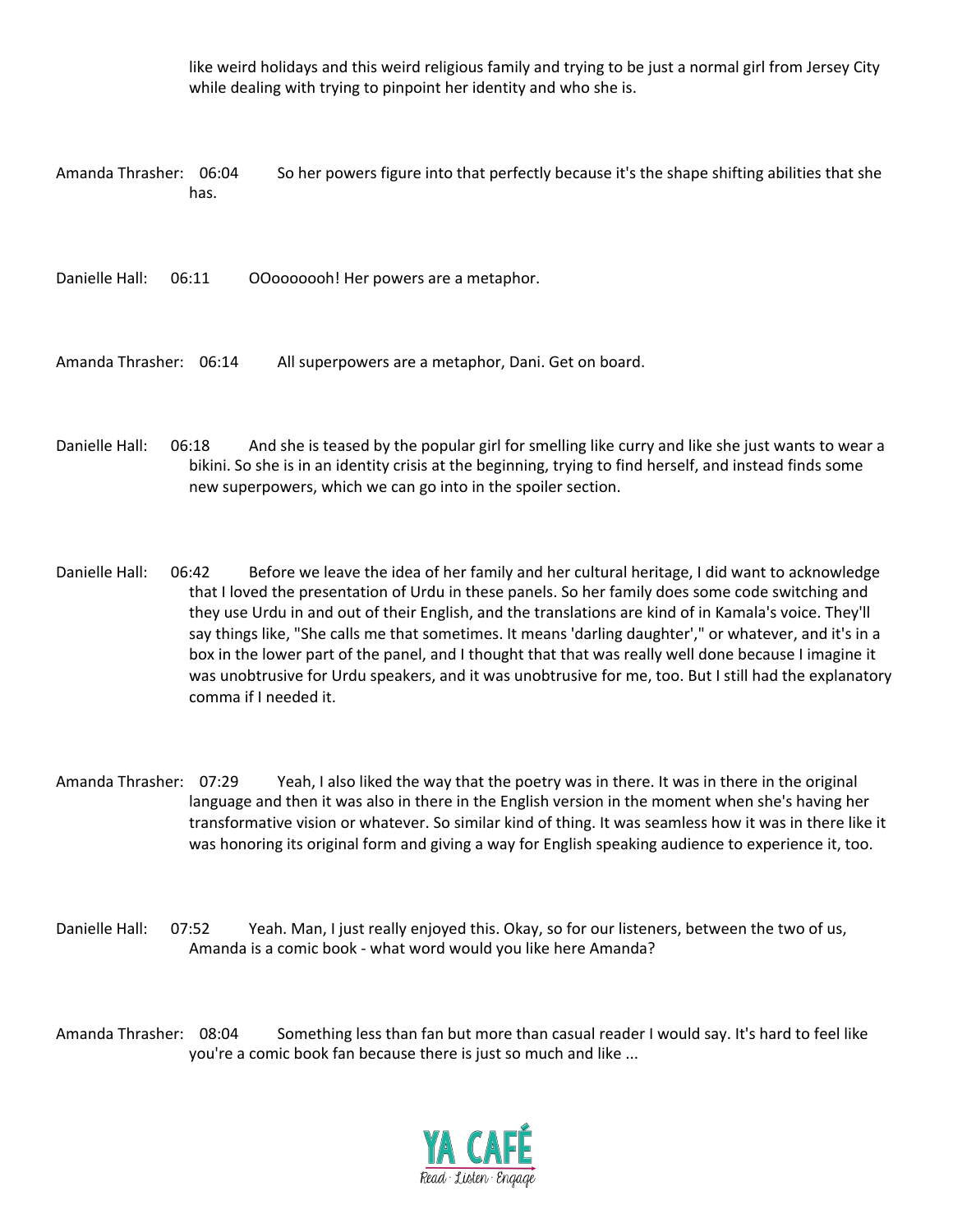Danielle Hall: 08:15 Right.

Amanda Thrasher: 08:15 Like I have read some comic books that followed some story lines that it is a big big world.

Danielle Hall: 08:21 Of the two of us, she is more informed, more knowledgeable, and nerdier.

Amanda Thrasher: 08:29 Thanks.

- Danielle Hall: 08:31 But I like this and I like art. I loved this artwork here, which was by Adrian Alphona, and I'm not a guru, but I was kind of learning on the job how to read a comic book, and there was this one page which is so beautiful, I'm not going to go full spoilers here. I'm just going to describe this page. Kamala is climbing up into the next portion of the building and there is quite an adventurous climb involved. So on the left page, of course you read top to bottom on the left page, and then she starts climbing at the bottom of the right hand page and when you look at the page, there's like six Kamalas and several speech bubbles because there's someone else on the page with her, but she is climbing up so that you end on the upper right hand corner because you've just climbed with her. I just thought that that was such an adventurous way to read and I really enjoyed that a lot. I think that students will appreciate that, too. It's kind of like a fun out of the box-y thing.
- Amanda Thrasher: 09:50 Yeah, I think that it's great to give kids the chance to see ways that you can play around with form and ways that you can use language to communicate in ways that go outside of the specific grammar rules that all the kids have to learn, and the specific, "This is how books look." I think that comic books are a really great avenue to push the boundaries of society and push the boundaries of language communication and story.

Danielle Hall: 10:12 Yes.

Amanda Thrasher: 10:13 So even if you're not a big comics person, this one is definitely worth checking out, even if you don't feel like comics are for you, Kamala Khan is probably for you. She's outstanding.

Danielle Hall: 10:22 Yeah. And with that, friends, we'll take our first break. When we come back, we'll share about Things We Like a Latte, then we'll return to our discussion of Ms. Marvel and dig a little deeper.

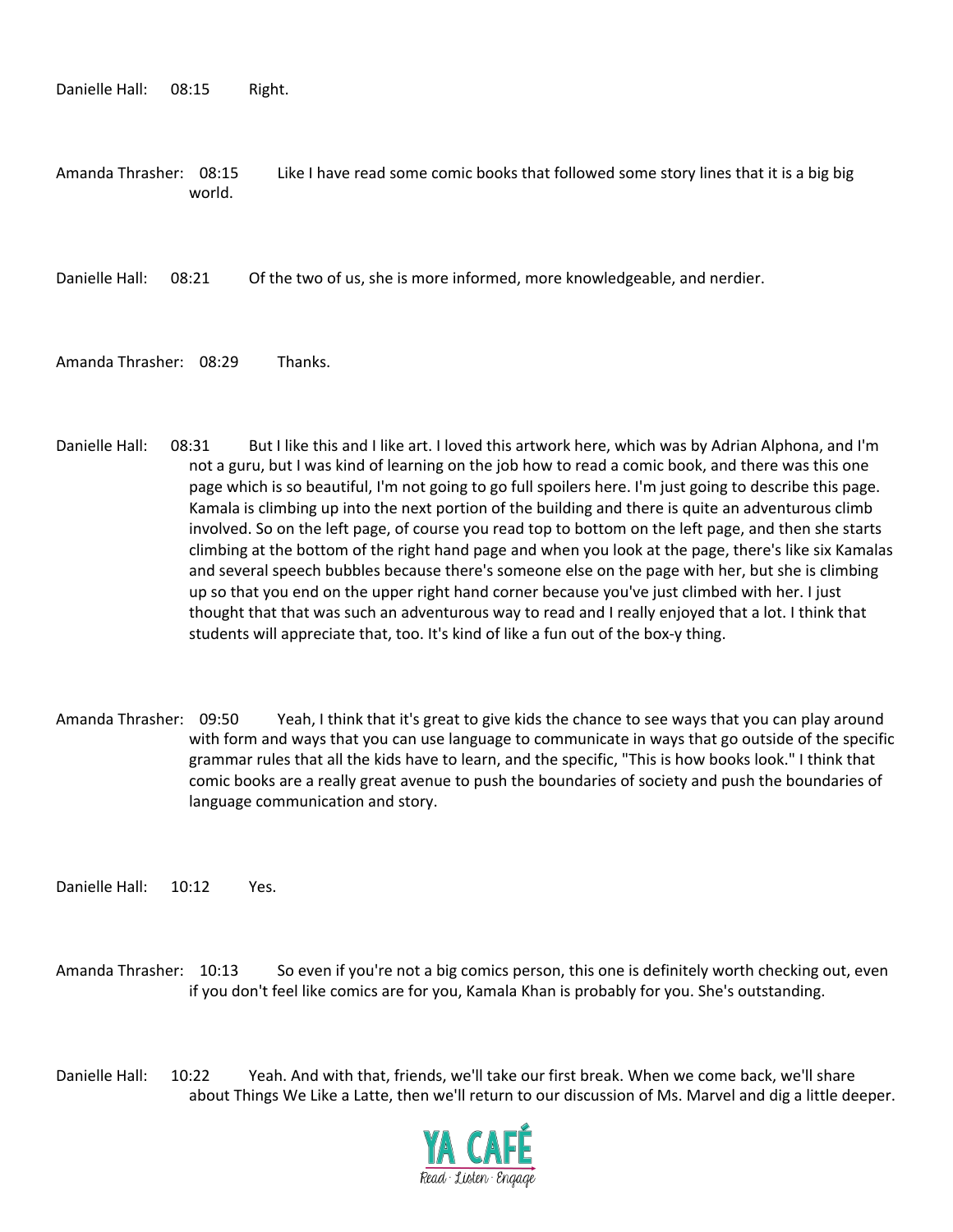- Danielle Hall: 10:42 Hey, friends. We need your support to keep making this podcast happen. One easy way to show your love is to order our book choices through our affiliate links. Up next, we'll be discussing In the Key of Nira Ghani by Natasha Deen. Order this book through the link in our show notes and help us keep bringing you great content. Happy reading.
- Amanda Thrasher: 11:02 Welcome back, y'all. It's time for Things We Like a Latte. Danielle, what's your brew of choice this week?
- Danielle Hall: 11:15 So in addition to not being a huge comic book person, I like the movies, but haven't read a lot of comic books, I am kind of ashamed to say that I'm not a big reader of non-fiction, but I do have this goal this year to read 20 non-fiction titles. So I finished Radium Girls by Kate Moore and I loved it. I think that part of my problem with non-fiction previously has been like a narrative voice that feels disconnected from historical characters. So it doesn't treat them like characters. It treats them like names on a page or whatever, and in Radium Girls, Kate Moore was really focused on telling the story of these girls who painted dials with radium paint during World War I, and of course got radium poisoning and died horrific deaths. She really humanized this story for me, and I learned a lot and I really enjoyed it, and it was kind of suspenseful because of course we have modern knowledge that radium will kill you horrifically. These girls are like painting their nails and putting it on their teeth to go out on the town and I'm like, "No!"
- Danielle Hall: 12:37 Anyway, Radium Girls by Kate Moore. Strongly recommend. How about you Amanda? What's your brew of choice?
- Amanda Thrasher: 12:45 Well, I went to see Us this weekend, the new Jordan Peele movie. It was good, but I loved the soundtrack. The soundtrack to this movie is amazing. It's composed by Michael Abels, who is the same person who composed for Get Out.
- Danielle Hall: 13:00 Which was really great.
- Amanda Thrasher: 13:02 Yeah, like very atmospheric, added a lot to the movie, and I think that the soundtrack to this one is better. The way that he composed it is different than many movies because he actually got the script and had been working on some of the composition before they even started shooting because Jordan Peele wanted to have some of the themes in his mind. He did some really incredible things with Hip Hop songs and making them thematically tie into the whole movie and making it like

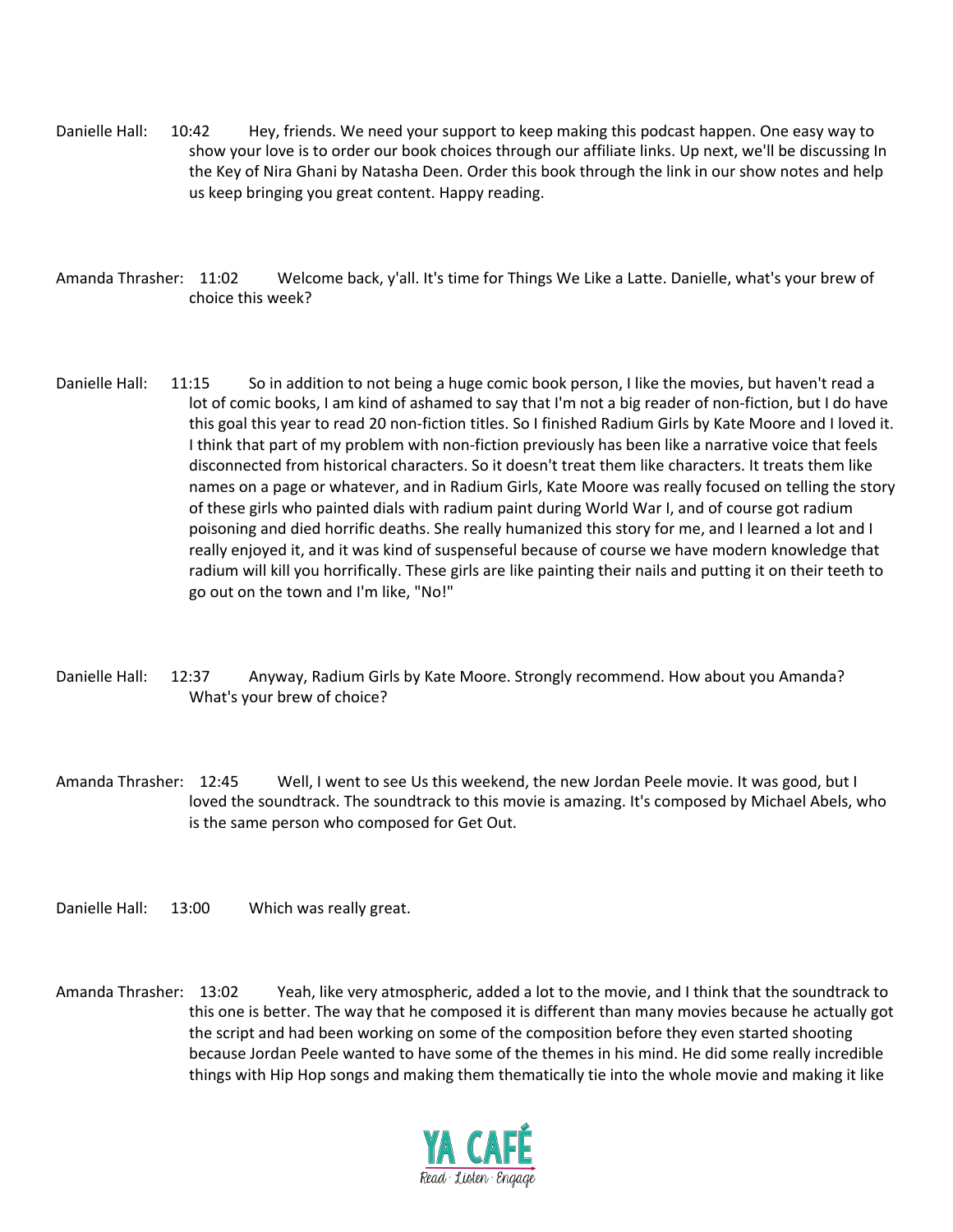super creepy. So expertly done. If you like music, even if you don't like scary movies, I recommend listening to ...

Danielle Hall: 13:33 That's me.

Amanda Thrasher: 13:34 That's Danielle. I definitely recommend listening to at least a few of the tracks from the Us soundtrack, because it really is a force. I'm really impressed by the soundtrack.

Danielle Hall: 13:45 Well, I am excited to check that out because I will not be seeing the movie.

Amanda Thrasher: 13:50 Chicken. \*laughter\*

Danielle Hall: 13:53 We are going to take a quick break, and when we come back, we'll return to our discussion on Ms. Marvel. The rest of the show will contain spoilers, so if you're leaving us here, keep in touch on Instagram and Twitter @yacafepodcast. We'll be back.

Amanda Thrasher: 14:25 Welcome back, y'all, to the YA Café. We're continuing our discussion on No Normal, Ms. Marvel Volume One by G. Willow Wilson. If you haven't read this yet, we want to warn you again that this segment will contain spoilers.

Danielle Hall: 14:35 Spoilers!

Amanda Thrasher: 14:37 Yeah.

Danielle Hall: 14:38 And robots.

Amanda Thrasher: 14:40 Yeah. So in the spoiler section, we wanted to talk some about her powers and how this originally manifests in the way that she has these questions about her identity when she first gets powers, the person that comes to her mind as being a superhero of course is Captain Marvel, who is the superhero-iest of the superheroes. Carol Danvers has been saving New York all the time and she

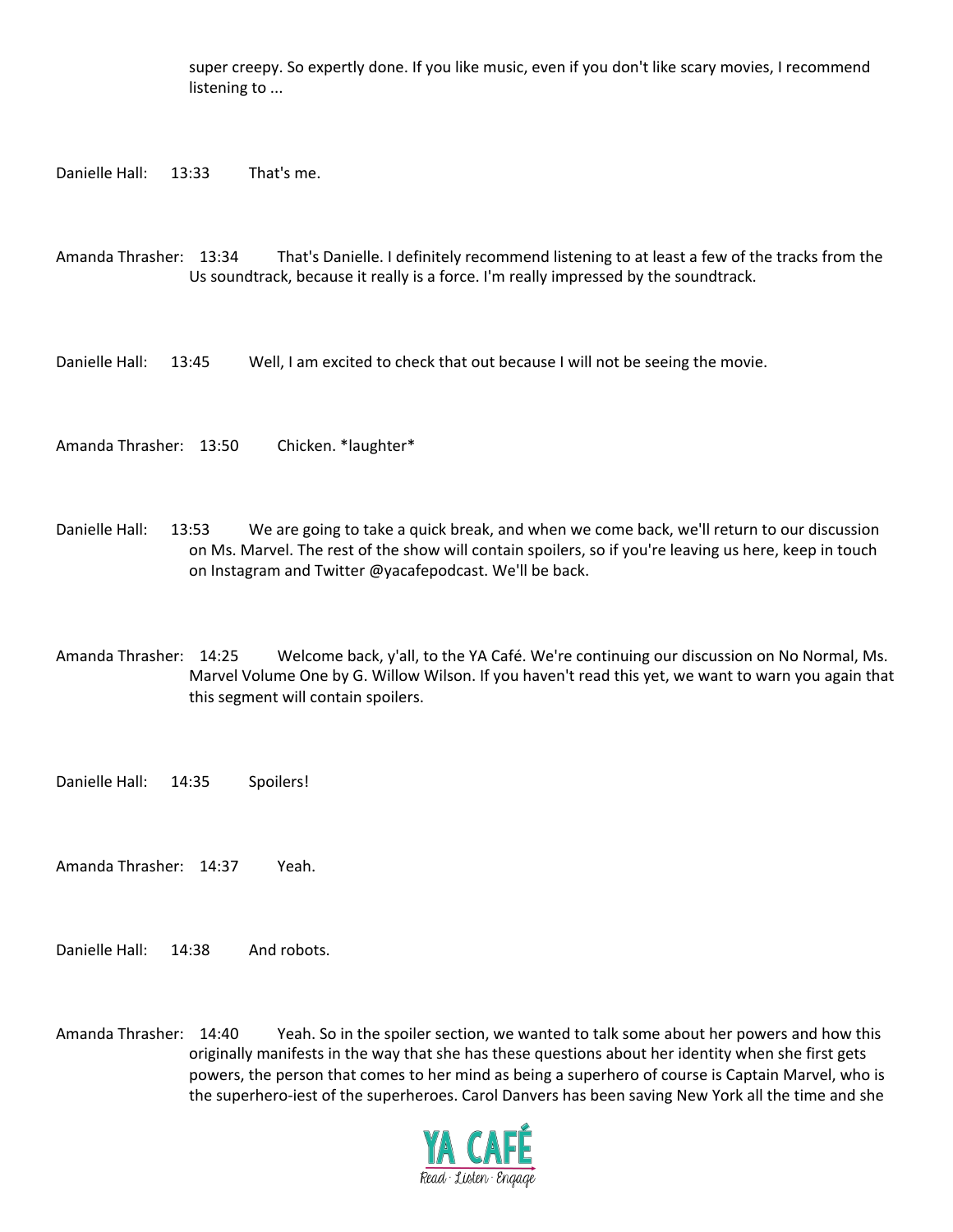is one of the most powerful people in the Marvel Universe. So this is who Kamala turns into. She looks like Captain Marvel when she first gets hit by the terrigen mist.

Danielle Hall: 15:18 Yeah, and at the beginning, she can change into other people, but not so much control what goes on with herself. She's got a practice montage-y thing happening, and her first act is to save the popular girl who only moderately needs saving, whatever, but it's a cool thing so she's got these powers.

Danielle Hall: 15:44 Then she meets her nemesis.

Amanda Thrasher: 15:47 Dun dun dun. Got to have a good nemesis.

Danielle Hall: 15:49 The Inventor was super creepy. He's like a bird guy.

Amanda Thrasher: 15:54 No, the bird guy wasn't the Inventor. The bird guy was just Thomas Edison. He was just a clone.

Danielle Hall: 15:58 He's the one that talks to her all the time.

Amanda Thrasher: 16:01 Yeah, he is, but he is not her arch nemesis. He escapes at the end.

Danielle Hall: 16:06 Oh, yeah. Okay.

Amanda Thrasher: 16:08 You can't beat your arch nemesis in his first appearance, Dani. \*laughter\* That's not how nemeses work.

Danielle Hall: 16:13 Whatever. \*laughter\* Okay. It was clear to me that even if I misclassified who the inventor was, it was clear to me that her first, her baby bad was the bird guy. Is that fair to say?

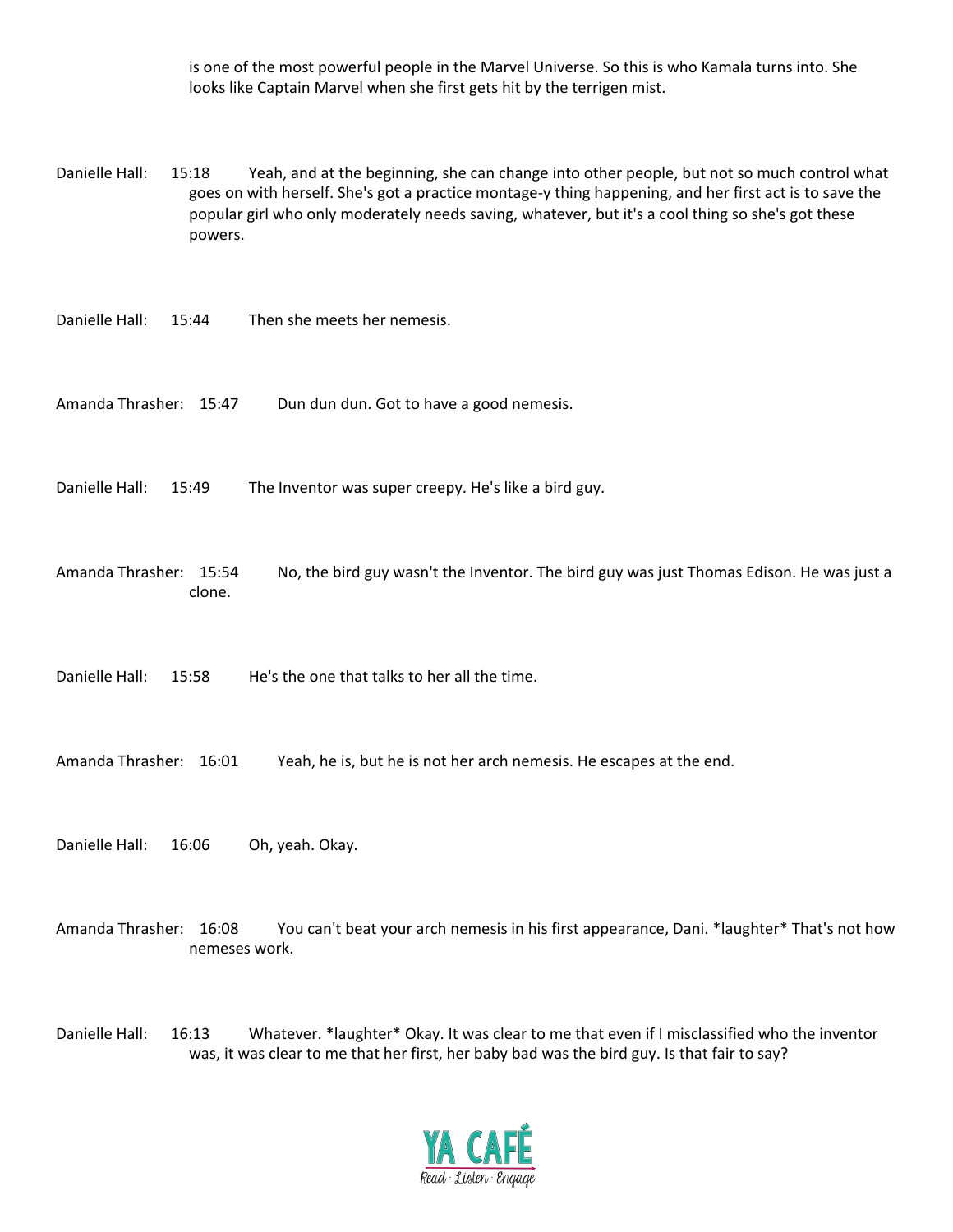- Danielle Hall: 16:31 Then the Inventor is the big bad who's gonna take multiple seasons or whatever you call them in the comic book world, to fight. I get it. Baby bad, big bad.
- Amanda Thrasher: 16:43 Yeah, okay, yeah. Baby bad, big bad. Yeah. So the bird is the baby bad, and he's a good creepy villain. I think it was a little on the nose with the whole like, "They think that teenagers are expendable, but we're not." But I'm willing to give it a pass because there was so much other good stuff going on.
- Danielle Hall: 17:02 Yeah. I liked the creep factor of kids disappearing. I liked seeing them suspended in the goo having their energy and life force drained from them. I agree it was a bit like on the nose that they're worthless and this is the only way they can prove their worth or whatever, but I liked that it ended up that they had volunteered to have their life force drained from them instead of like they had been kidnapped. I thought that was a good twist, and I think that G. Willow Wilson has in her mind this kind of apocalyptic foreboding that millennials and Gen Y face with climate change and things like that. So I liked that aspect. Not sure so many kids would volunteer to die to be a battery.
- Amanda Thrasher: 17:57 Yeah, probably not. But then they rise up at the end. They just needed someone to believe in them.

Danielle Hall: 18:05 Yeah.

Amanda Thrasher: 18:06 I want to talk about Lockjaw.

Danielle Hall: 18:08 Puppy!

Amanda Thrasher: 18:11 Puppy. So Lockjaw is a massive teleporting dog with a tuning fork on its head for some reason, and she acquires him because he's working for Queen Medusa, who is the ruler of the Inhumans who

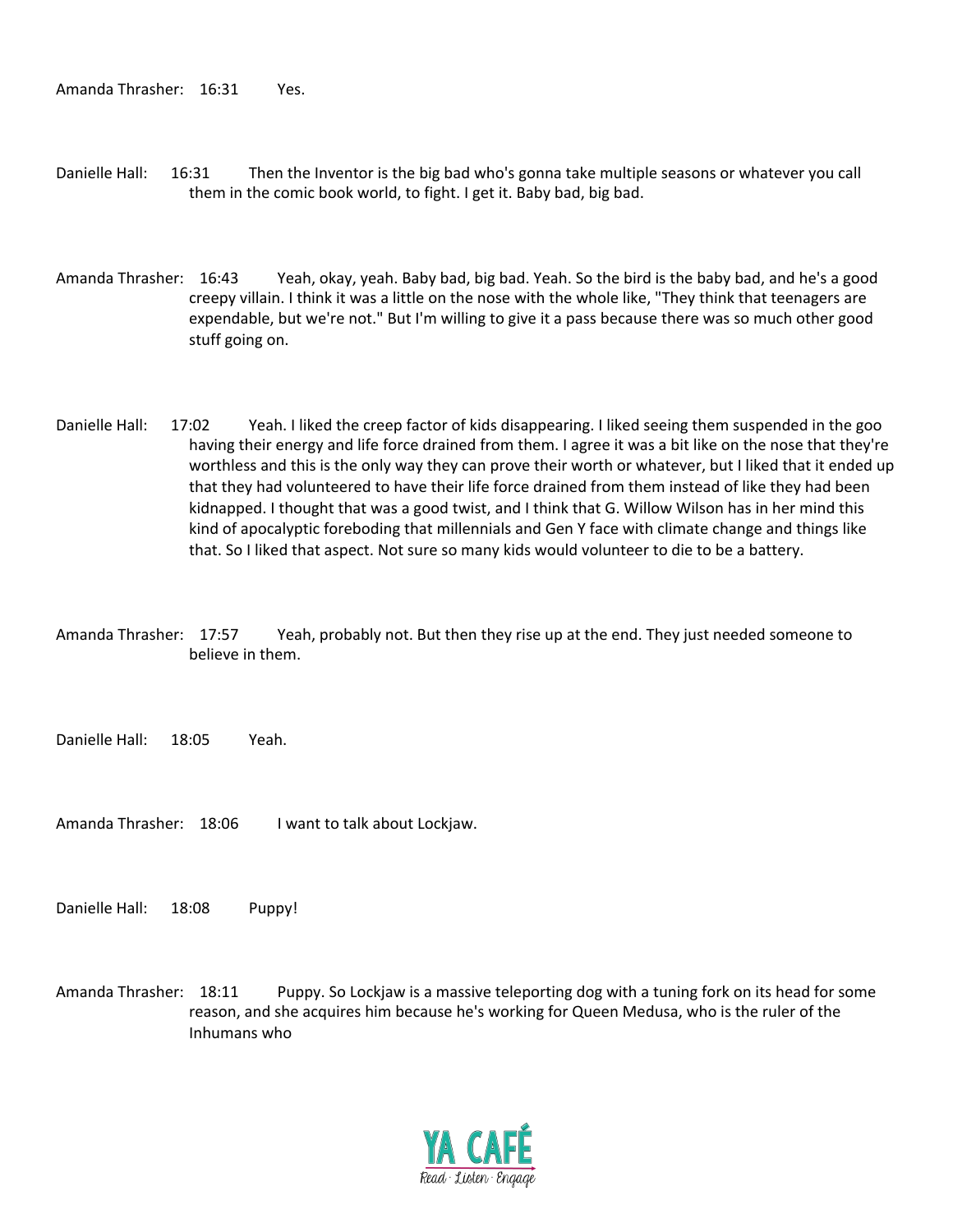Danielle Hall: 18:25 Blah blah blah blah. None of this is important.

Amanda Thrasher: 18:31 \*laughter\* It's all important, Dani. It ties into important things in the overall universe.

Danielle Hall: 18:36 I am here to help us focus. The puppy.

Amanda Thrasher: 18:39 So Lockjaw is a puppy sent by Queen Medusa to watch Kamala Khan because she's clearly not gonna go hang out with the Inhumans. But I love how his very first appearance this enormous dog appears with a bow on it and a sign that says, "I like hugs," and Kamala is immediately like, "This is my dog. I love it forever. It's perfect."

Danielle Hall: 19:01 Yes, and that is another moment where I thought the art was particularly beautiful because you have kind of like Kamala's perspective, Lockjaw bounding towards her in progressive frames, and then her looking up at him, cuddling him. I loved it. And I liked his integration into her house because of course her parents are like, "You must keep the dog outside," and she's like, "I definitely will keep the dog outside," and the dog can teleport. So the dog's like, "I'm not staying outside."

- Danielle Hall: 19:33 There's this part where her dad is like simultaneously scolding the dog for being inside and petting it. It reminded me of you because whenever Padfoot does something bad, you cannot keep a straight face and you just ...
- Amanda Thrasher: 19:50 It is not my fault. He is too cute, and I'm powerless, and I won't apologize. But yeah, you mention there's a lot of great humor throughout these books, just like in the frames. There's all kind of little jokes hidden in the background, which I caught more on the second read, reading it this time than the first time. It just really helps set the tone of this is a fun thing, we're having a fun time. We're learning about ourselves and getting powers and saving the world. I'm here for it.
- Danielle Hall: 20:15 Yeah. Absolutely. So we have some of the typical identity stuff that happens. I love when her parents get a sense that she is not being entirely truthful with them, they send her to the leader Sheikh Abdullah, and Kamala is like, "I don't want to go. He's the worst. He's just gonna lecture me." Then he doesn't and he says, "If you insist on pursuing this thing you will not tell me about, do it with courage, strength, honor, compassion and self respect." Also, he advises her to get a mentor and he reminds her that when the student is ready, a master will appear. So that is an awesome encounter.

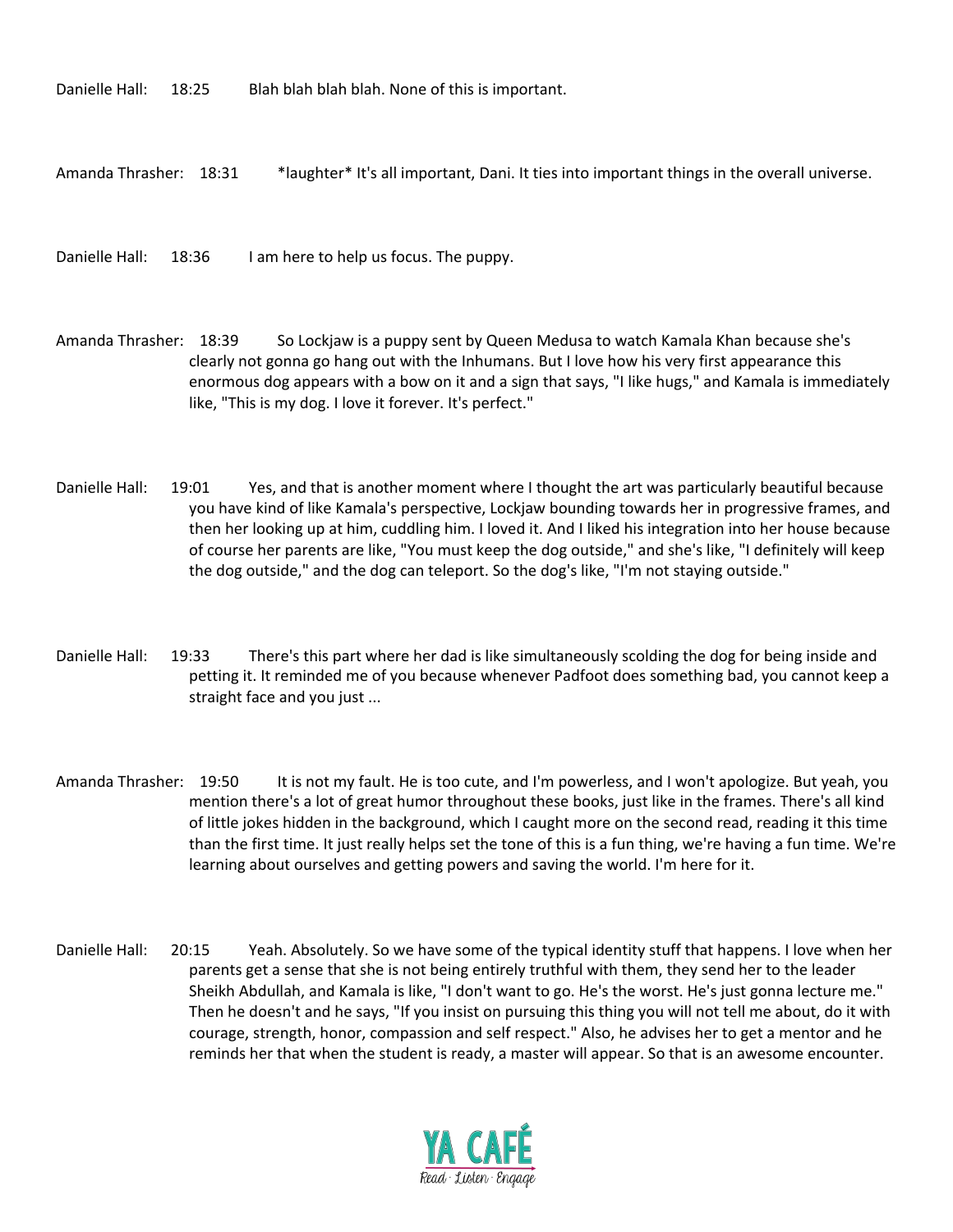Danielle Hall: 21:04 And then ...

Amanda Thrasher: 21:05 Then Wolverine shows up.

Danielle Hall: 21:06 Yes. I love this for so many reasons. Wolverine is funny. Like except in the movie Logan. That is actually a heart wrenching movie, but other than that, Wolverine is funny, and Kamala is a total fan girl. She's written fic about him and she's like, "It was the second most up-voted," and he was like, "What was the first?" He totally buys into her world, but he's also cynical and jaded and grumpy and hungry and whatever. He is such a great juxtaposition for all of the things that you said earlier that Kamala is, right? She's like a bright and shining light and Wolverine is like grumpy.

Amanda Thrasher: 21:51 Yeah, he's really playing up the grumpy old man-ness in this appearance.

Danielle Hall: 21:55 Yeah, but he is a mentor to her, and she has these moments where she's afraid to do things and she hesitates and she's like, "But isn't it gonna hurt?" And he says, "Yeah, it hurts. It always hurts. You just gotta trust yourself to come through it." So he's giving her some sage advice. Then they beat up an alligator together.

Amanda Thrasher: 22:19 A giant alligator.

Danielle Hall: 22:22 Yeah, those are some cool panels, too, fighting the giant alligator. Crocodile? Alligator?

Amanda Thrasher: 22:28 I'm pretty sure it was an alligator.

Danielle Hall: 22:29 It's been "invented" so I guess it could be whatever.

Amanda Thrasher: 22:34 It was an alligator. Crocodiles have longer snouts.

Danielle Hall: 22:38 This is part robot and you're like, "Oh, no. The snout size is what makes it ..."